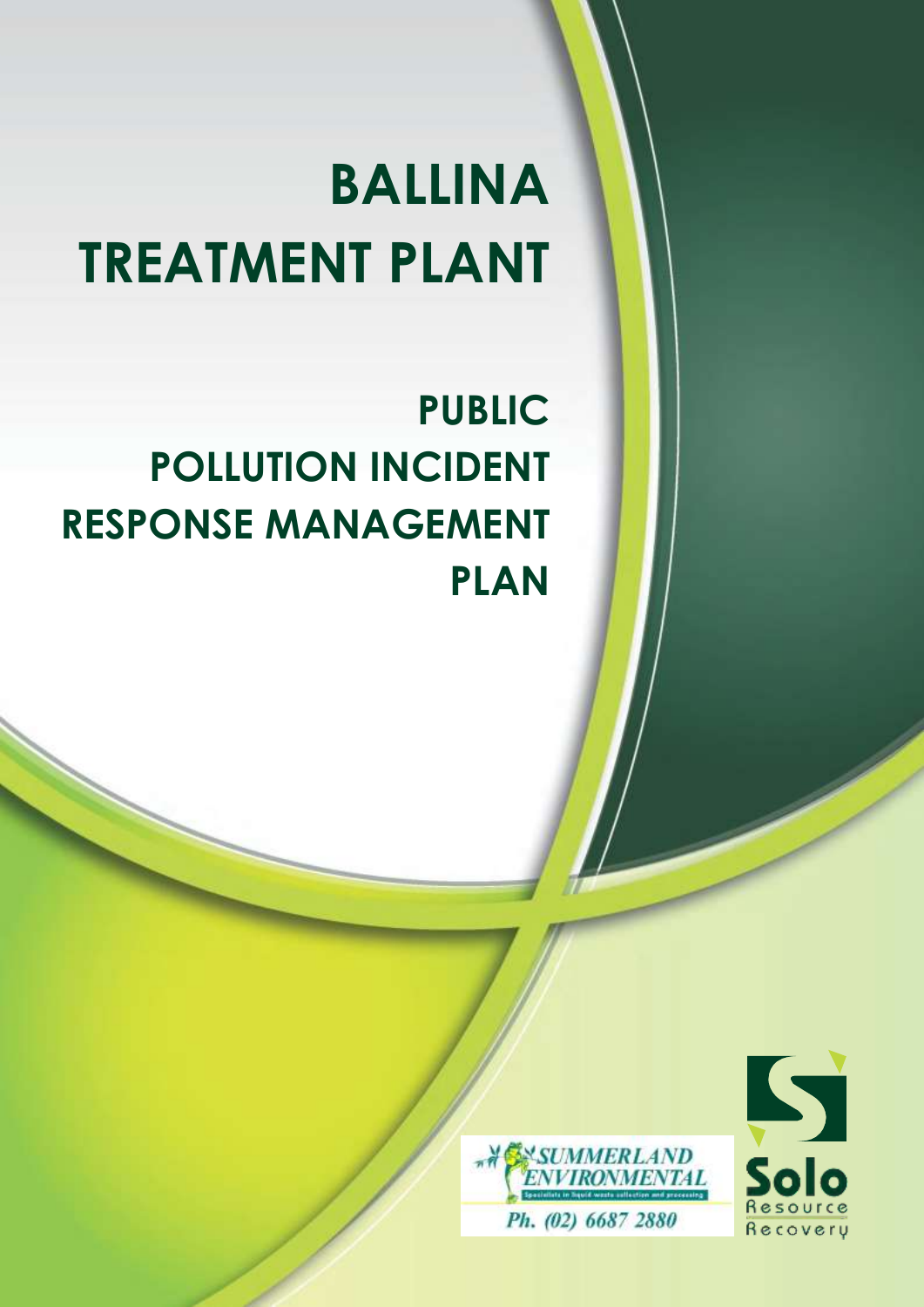

 **Solo Resource Recovery** | **Industrial Services** | **Richmond Waste** | **Solo Water** | **RRS** | **PHA**

#### **Contents**

#### **Revision History**

| <b>Version</b> | <b>Revision date</b> | <b>Authorised by</b>    | <b>Comments</b>                               |
|----------------|----------------------|-------------------------|-----------------------------------------------|
| 1.0            | September 2013       | QSE Manager             | Document created                              |
| 2.0            | September 2014       | QSE Manager             | Updated IMS format                            |
| 3.0            | September 2015       | QSE Manager             | Update for annual test                        |
| 4.0            | September 2016       | Lead QSE<br>Coordinator | Update for annual test                        |
| 4.1            | September 2017       | QSE Manager             | Update for annual test, change<br>definitions |
| 4.2            | September 2018       | QSE Manager             | Minor update for annual test                  |
| 4.3            | <b>June 2019</b>     | QSE Manager             | Update for annual test                        |
| 4.4            | <b>June 2020</b>     | QSE Manager             | Update for annual test                        |
| 4.5            | <b>June 2021</b>     | QSE Manager             | Update for annual test                        |
| 4.6            | <b>June 2022</b>     | QSE Manager             | Update for annual test                        |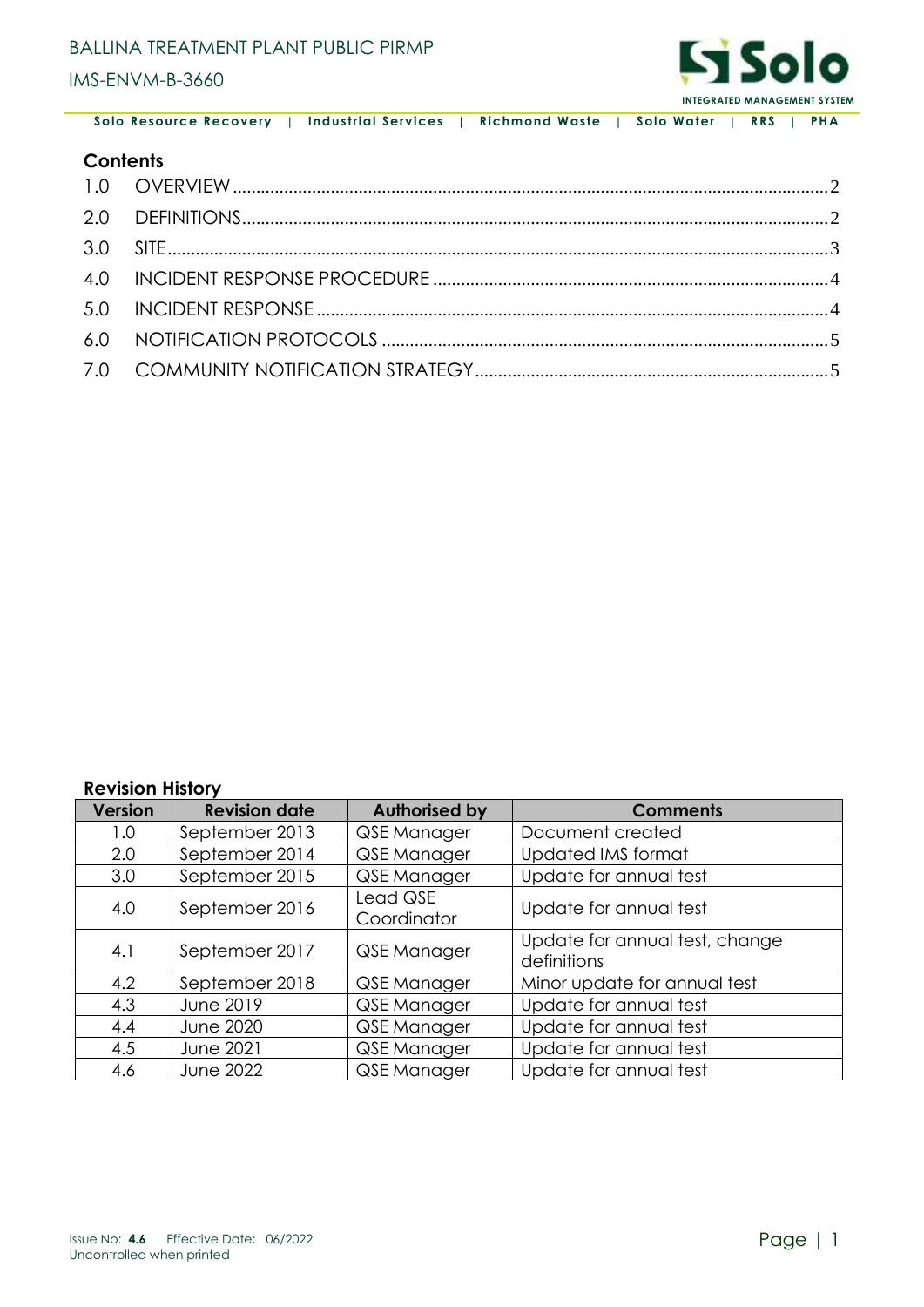

 **Solo Resource Recovery** | **Industrial Services** | **Richmond Waste** | **Solo Water** | **RRS** | **PHA**

#### <span id="page-2-0"></span>**1.0 OVERVIEW**

This Pollution Incident Response Management Plan (PIRMP) has been developed in accordance with the requirements of the Protection of the Environment Operations (General) Amendment (Pollution Incident Response Management Plans) Regulation 2012. Under this regulation all holders of environment protection licences must prepare a PIRMP.

The objectives of the plan are to ensure comprehensive and timely communication about a pollution incident to all relevant parties, minimise and control the risk of a pollution incident occurring and ensure correct implementation by staff.

As per regulations a copy of the full PIRMP is available on the activity site and to all persons responsible for the implementation of the plan. A public version of the plan outlining procedures for contacting relevant authorities and community notification guidelines is accessible via the company website.

The plan is routinely tested every 12 months to ensure relevance, accuracy and compliance with applicable legislation and standards. A review of the plan will be undertaken within 1 month of a pollution incident occurring to ensure the plan is capable of being implemented in a workable and effective manner.

This plan forms part of the Site Environment Management Plan which makes up part of the Solo Integrated Management System. Environmental incident reporting processes are designed to ensure that all relevant team members are trained in the correct reporting protocol and under what circumstances.

#### <span id="page-2-1"></span>**2.0 DEFINITIONS**

Under the *Protection of the Environmental Operations Act 1997,* the following are defined as:

*Pollution Incident* - means an incident or set of circumstances during or as a consequence of which there is a likely to be a leak, spill or other escape or deposit of a substance, as a result of which pollution has occurred, is occurring or is likely to occur. It includes an incident or set of circumstances in which a substance has been placed or disposed of on a premise, but it does not include an incident of circumstances involving the emission of any noise.

#### *Material Environmental Harm*

- (a) harm to the environment is material, if:
	- (i) It involves actual or potential harm to the health or safety of human beings or to ecosystems that is not trivial; or
	- (ii) It results in actual or potential loss or property damage of an amount, or amounts in aggregate, exceeding \$10,000.00 (or such other amount as is prescribed by the regulations), and
- (b) loss includes the reasonable costs and expenses that would be incurred in taking all reasonable and practicable measures to prevent, mitigate or make good harm to the environment.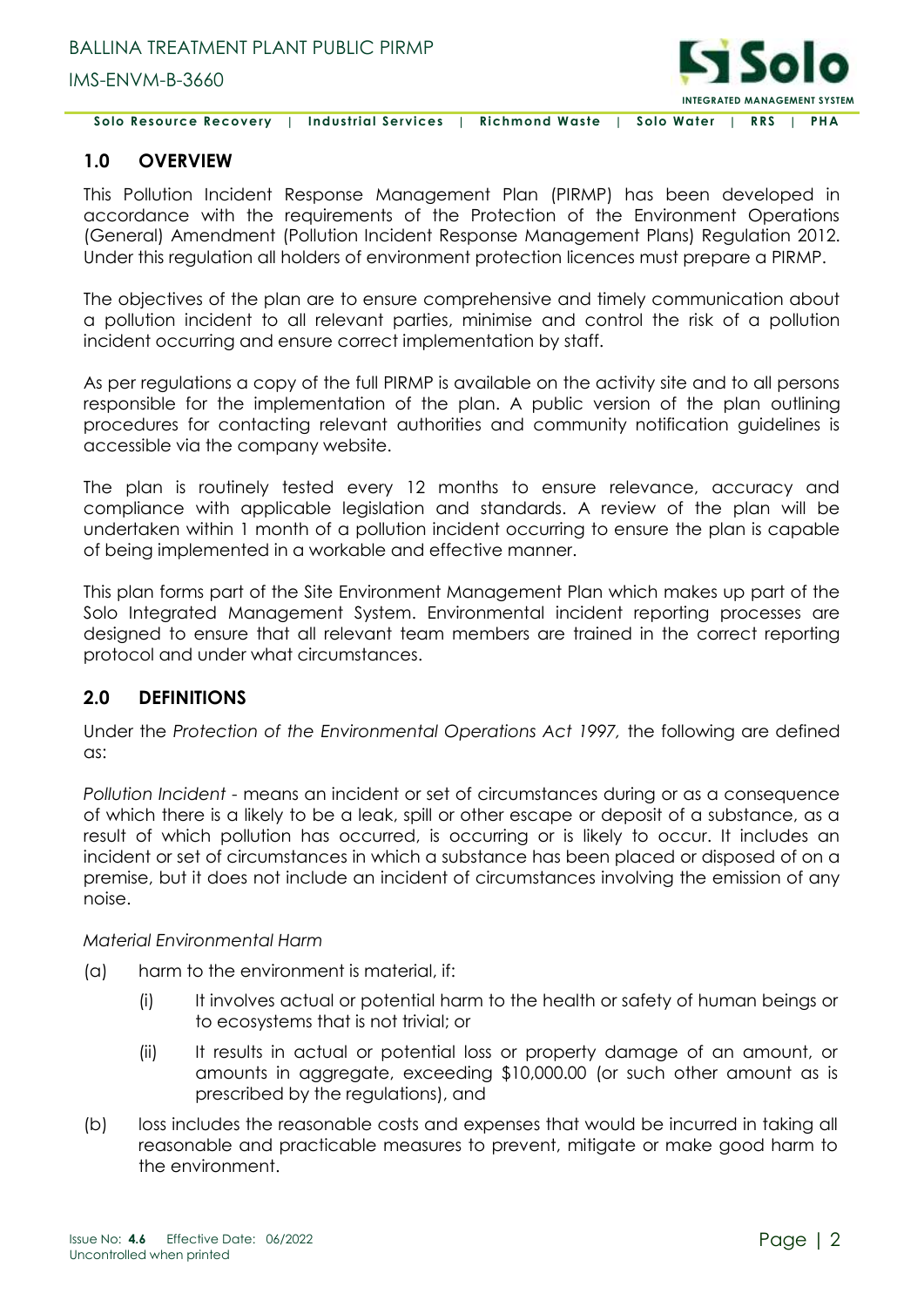## BALLINA TREATMENT PLANT PUBLIC PIRMP IMS-ENVM-B-3660



EPA

 $\frac{3}{2}$ 

 **Solo Resource Recovery** | **Industrial Services** | **Richmond Waste** | **Solo Water** | **RRS** | **PHA**

(c) it does not matter that harm to the environment is caused only in the premises where the pollution incident occurs.

#### <span id="page-3-0"></span>**3.0 SITE**

This PIRMP has been prepared for the below site.

Section 55 Protection of the Environment Operations Act 1997

### **Environment Protection Licence**

Licence - 10055

| <b>Licence Details</b>                             |                 |              |
|----------------------------------------------------|-----------------|--------------|
| Number:                                            | 10055           |              |
| <b>Anniversary Date:</b>                           | 28-September    |              |
|                                                    |                 |              |
| Licensee                                           |                 |              |
| <b>ELJO PTY LTD</b>                                |                 |              |
| SOLO WASTE AUST. PTY. LIMITED                      |                 |              |
| <b>PO BOX 1427</b>                                 |                 |              |
| KINGSCLIFF NSW 2487                                |                 |              |
|                                                    |                 |              |
| <b>Premises</b>                                    |                 |              |
|                                                    |                 |              |
| <b>FISHERY CREEK ROAD</b>                          |                 |              |
| <b>BALLINA NSW 2478</b>                            |                 |              |
|                                                    |                 |              |
| <b>Scheduled Activity</b>                          |                 |              |
| Waste Processing (non-thermal treatment)           |                 |              |
| <b>Fee Based Activity</b>                          |                 |              |
|                                                    |                 | <b>Scale</b> |
| Non-thermal treatment of hazardous and other waste | $> 0$ T treated |              |

The site is comprised of the following:

- Administration Office
- Storage area
- Grease press
- Reception tank
- Bunded treatment tanks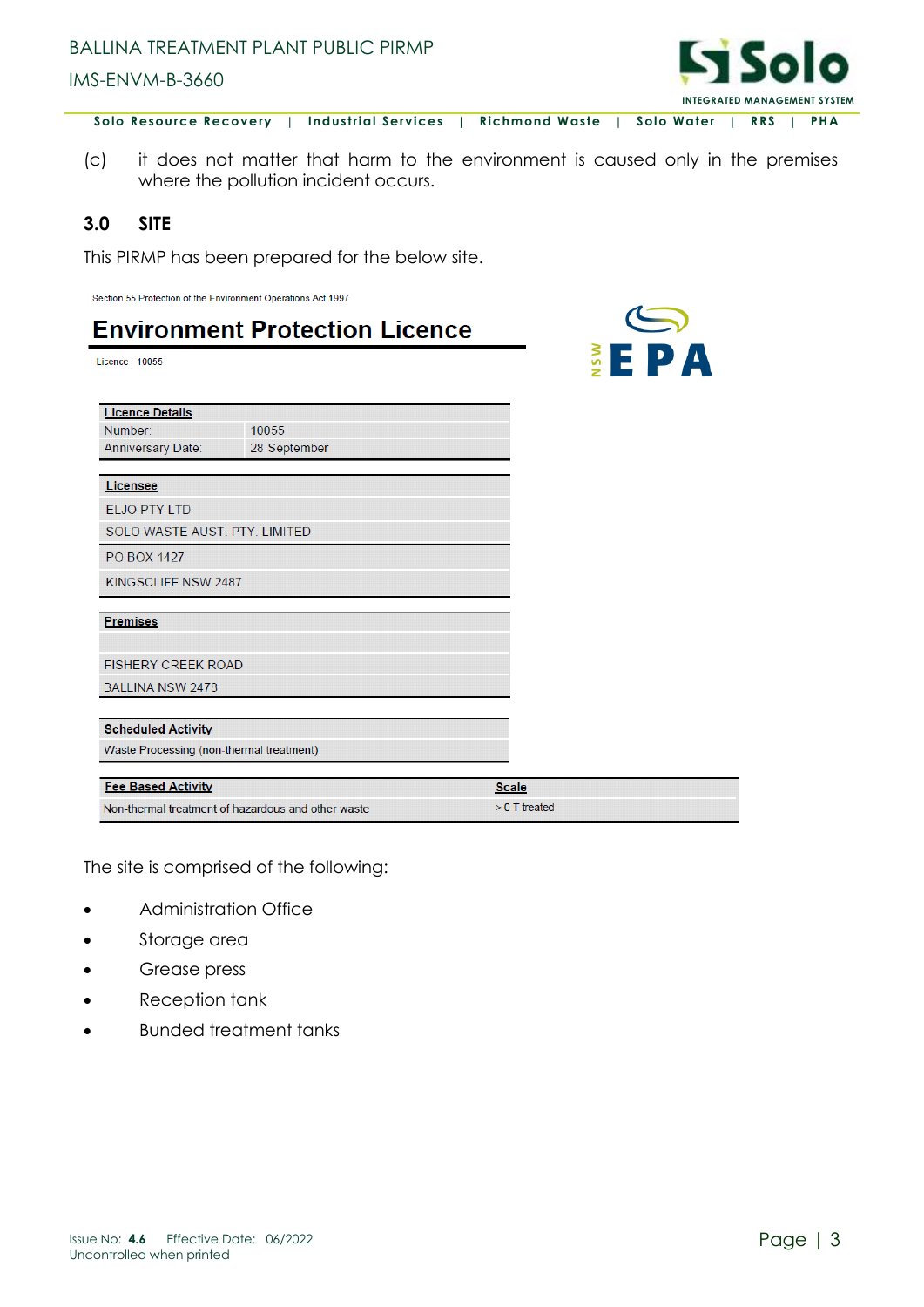



#### <span id="page-4-0"></span>**4.0 INCIDENT RESPONSE PROCEDURE**



#### <span id="page-4-1"></span>**5.0 INCIDENT RESPONSE**

Should an environmental incident occur where harm to the environment has, or is likely to occur the following steps are to be taken:

- Assess severity of incident
- If appropriate take steps to prevent further discharge, isolate and contain spill using available equipment and PPE;
- Minor incidents not requiring notification will be attended under spill procedure *IMS-AIIR-D-0010 – Spills – Oil or Other Substances*
- If required enact Notification Protocols, advise relevant authorities of the incident and what steps are being taken (record details of time of call and who was told);
- Record the date, time and location of the incident;
- Record what chemical or pollutant is involved (if known) and estimated quantity;
- Record details of the receiving environment;
- Records any injuries to team members or members of the public as a result of the incident;
- Do not leave the incident location until advised by supervisor / state agency official.